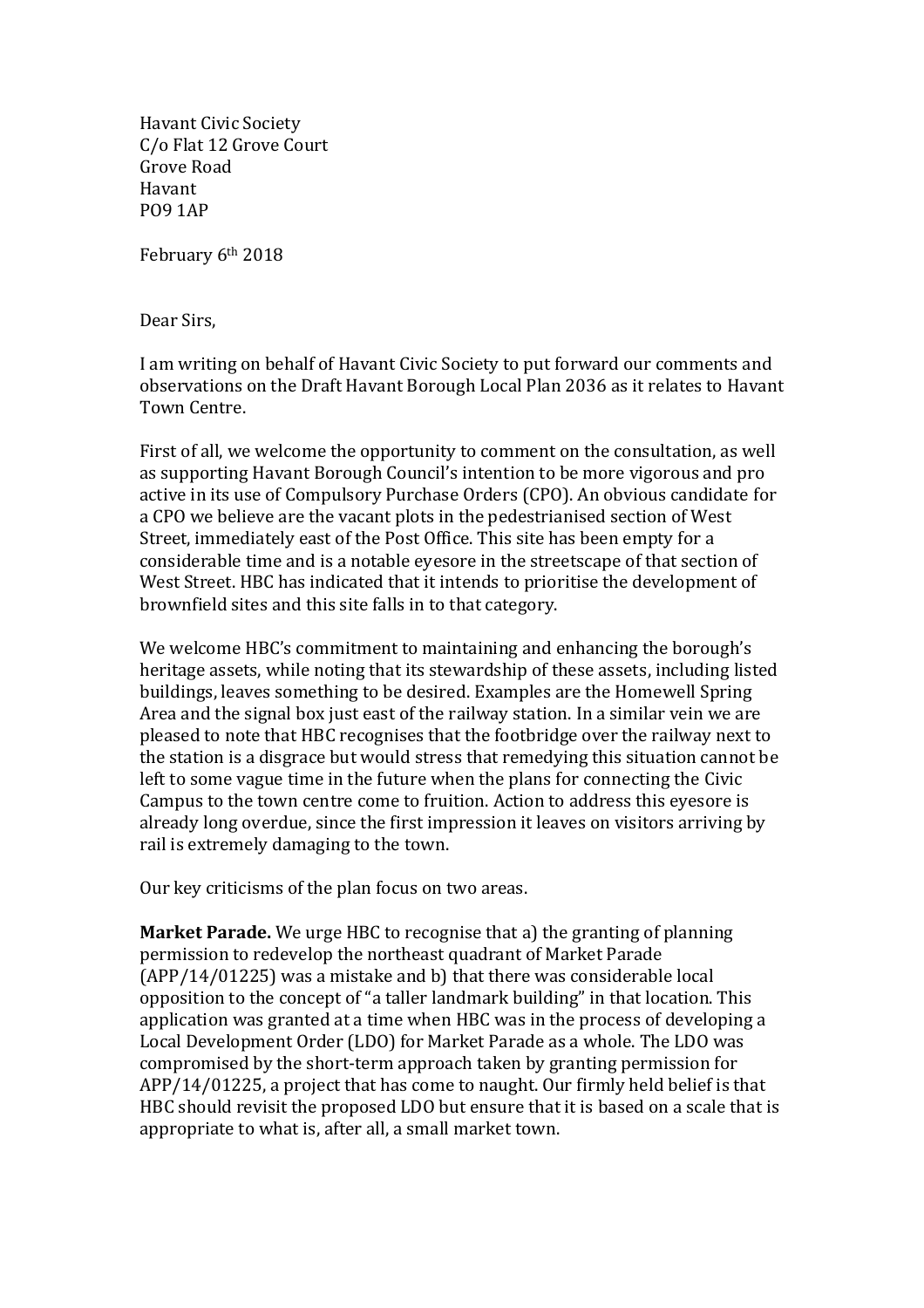**East Street.** We strongly disagree with the apparent exclusion of East Street from the area designated Havant's "Historic Core" and would like to see the wording for KS 1 3.3 sub heading "Historic Core" amended to read "The traditional town centre focused on East Street, North Street, South Street and West Street - offering smaller retail units, cafés and restaurants". The Meridian Centre mentioned in the current wording is hardly traditional and some of the units are quite large.

There are two reasons why this is wrong. Firstly, it clearly contains a significant proportion of the borough's historic properties, several of which are listed. While the Council's support for the renovation of the Gazebo Garden has been much appreciated, more can and should be done to preserve and enhance these heritage assets (nos. 21 and 24 are looking particularly neglected)

Secondly, while the Society has no objection to the change of use of some properties in East Street to housing, the Council seems not to be aware of the existing, and growing, commercial activity in East Street. We agree that the traditional high street, essentially devoted to retail, is an out-dated concept and share the Council's wish to create a vibrant mix of retail, leisure and housing in the town centre. The Draft Plan fails to recognise that, without any obvious intervention by HBC*,* this is already happening in East Street. Some retail outlets have closed but several remain. In addition, there is leisure provision in the form of The Bear Hotel, a fitness studio, a café, the Havant Club, the Gazebo Garden, the rejuvenated St Faith's Centre and, of course, The Spring. There is a flourishing service sector, with three dental practices, bank, insurance broker, accountants, photographic studio, mediation service and two housing associations.

Given all this, it seems perverse not to include East Street as part of the "Historic Core" and thus a focus for the Council's attention.

A further concern for East Street is the proposal for 50 dwellings in The Bear car park. The continued success of not only The Bear but also the various businesses in East Street, the rejuvenated St Faith's Centre, The Gazebo Garden and The Spring Arts & Heritage Centre will depend on adequate parking, currently provided by both The Bear car park and East Pallant car park. Both of these were noted as having a high level of usage in a survey carried out for HBC in early 2016. We fail to see the logic in building on either car park, which would not only reduce the parking available but also inevitably bring with it more people wishing to park nearby. Large scale development in The Bear car park would, we believe have a detrimental effect on the success of the recently refurbished Gazebo Garden.

Finally, we see two opportunities for HBC to achieve more housing in East Street. One would be to encourage Royal Mail to move their sorting office to an industrial zone, freeing up the site for housing. The other would be to compulsory purchase nos. 5,7,9 & 11 East St and 10a The Pallant. These sites have all been granted planning permission in recent years but none have been developed. This would be in line with recently proposed "use it or lose it"